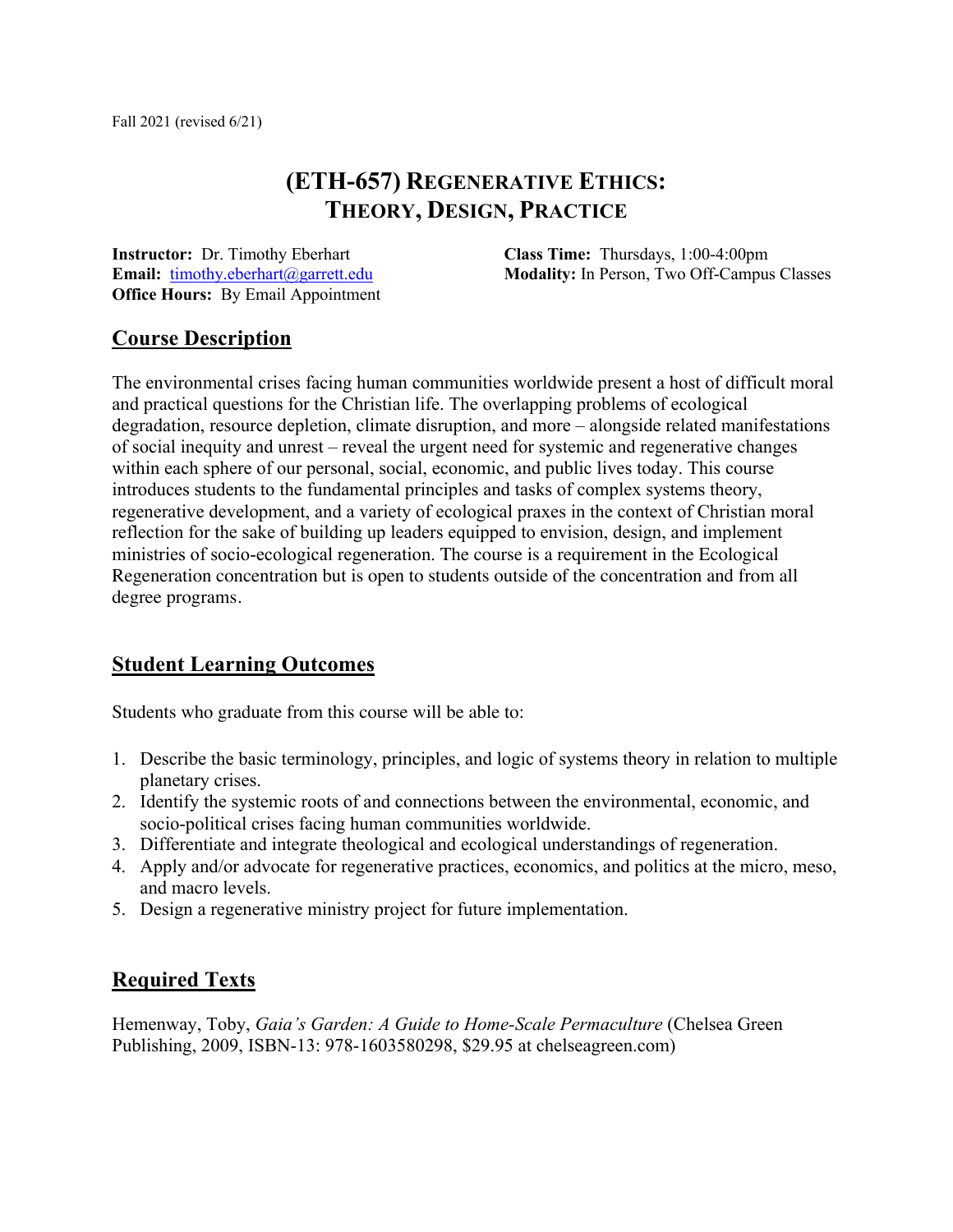Lerch, Daniel, ed., *The Community Resilience Reader: Essential Resources for an Era of Upheaval 2nd ed.* (Island Press, 2017, ISBN-13: 978-1610918602, \$34.00 at islandpress.org)

Mang, Pamela and Ben Haggard, *Regenerative Development and Design: A Framework for Evolving Sustainability* (Wiley, 2016, ISBN-13: 978-1118972861, \$54.91 at amazon.com)

Rasmussen, Larry L., *Earth-honoring Faith: Religious Ethics in a New Key* (Oxford University Press, 2012, ISBN-13: 978-0190245740, \$24.86 at amazon.com)

The Red Nation, *The Red Deal: Indigenous Action To Save Our Earth* (Common Notions, 2021, ISBN-13: 978-1942173434, \$15.00 at commonnotions.org)

# **Recommended Texts**

Gorringe, Timothy J., *The World Made Otherwise: Sustaining Humanity in a Threatened World*, Cascade Books, 2018.

Finney, Carolyn, *Black Faces, White Spaces: Reimagining the Relationship of African Americans to the Great Outdoors*, University of North Carolina Press, 2014.

Jenkins, Willis, *The Future of Ethics: Sustainability, Social Justice, and Religious Creativity,*  Georgetown University Press, 2013.

Keller, David R., *Environmental Ethics: The Big Questions*, Blackwell, 2010.

Klein, Naomi, *On Fire: The (Burning) Case for a Green New Deal*, Simon & Schuster, 2019.

Martin-Schramm, Daniel Spencer, and Laura Stivers, *Earth Ethics: A Case Method Approach*, Orbis Books, 2015.

Moe-Lobeda, Cynthia D., *Resisting Structural Evil: Love as Ecological-Economic Vocation,*  Fortress Press, 2013.

Robin Wall Kimmerer, *Braiding Sweetgrass: Indigenous Wisdom, Scientific Knowledge and the Teachings of Plants,* Milkweed Editions, 2015.

# **Course Requirements**

# **A. Class Participation** (due weekly) – **25%**

*Drawing on your close reading of the assigned texts, engage your instructors and classmates in a critical and constructive discussion of the topics for the week, with a particular focus on imagining practical applications of regenerative practices at the personal/interpersonal, communal/institutional, and national/global levels.*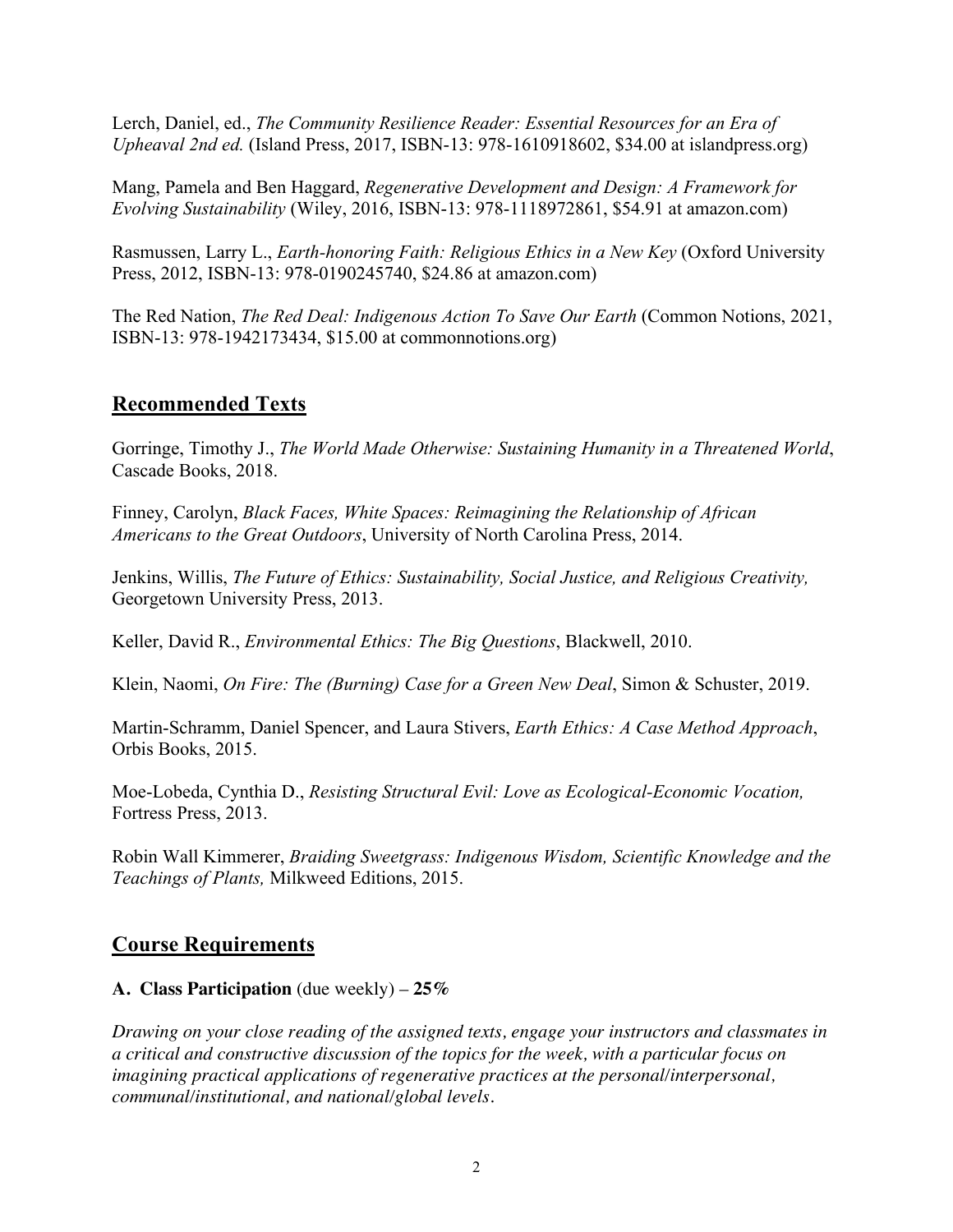*You are expected to be in the classroom by the start of class time. You are allowed only one excused absence, granted if requested ahead of time and if based on legitimate reasons, for the course.* 

# **B. Systems Theory Terms and Application Quiz** (due by midnight September 22) **– 15%**

*Based on the readings and class discussions from the first two weeks of class, complete an online quiz demonstrating your knowledge of the basic terminology, principles, and logic of systems theory and your ability to apply them in relation to multiple, overlapping planetary crises.* 

# **C. Biblical-Theological Regeneration Assignment** (due week of your presentation) **– 20%**

- *1. Sign up for one week of class presentation (this will take place the first week of class).*
- *2. Collaborate as a class, partner with the library, and divide up research of biblical and theological meanings of regeneration.*
- *3. Present your research in class, with an emphasis upon both a) describing a particular biblical and/or theological meaning of regeneration and b) comparing, contrasting, and relating that meaning with the environmental meanings of regeneration addressed by the course (30 min).*
- *4. Add your research to a shared class document.*
- **D. Regenerative Ministry Design Project** (Due December 14 by Noon, 12 pages, doublespaced, Times Roman, 1 inch margins) **– 40%**

*Based upon the readings, research presentations, and class discussions, design a proposed regenerative ministry project. The form your design project should take is that of an exploratory blueprint toward future implementation rather than that of a fixed proposal. Your completed assignment should include the following elements:* 

- *1. Integration of a biblical and/or theological meaning of regeneration as an orienting framework for your ministry project (be theological).*
- *2. Recognition of the realities of socio-ecological crisis as the context in which you are designing a ministry project (be bold).*
- *3. Application of at least 5 principles of Regenerative Development and Design (be thorough).*

# **Grading Rubrics**

Class Participation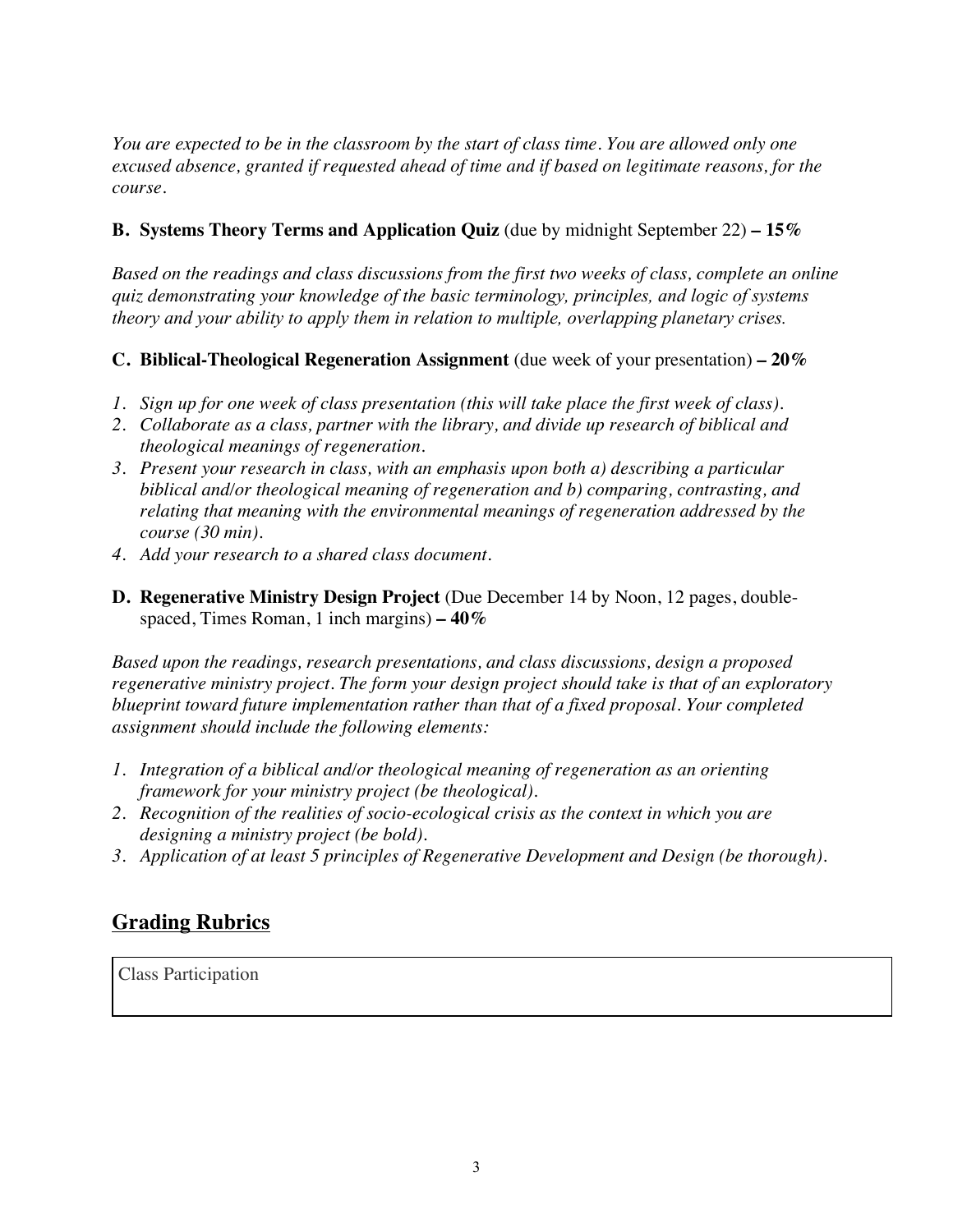|      | a)<br>C)<br>listed in the syllabus?<br>d)<br>reading of the assigned texts? |      | respectful of my instructors and classmates? | Was I on time and in attendance for every class period?<br>b) Did I demonstrate, verbally and non-verbally, that I was present to, engaged with, and<br>Did I contribute to each class discussion based upon the requirements for participation<br>Were my contributions based upon my preparations for class, including my close |    |       |
|------|-----------------------------------------------------------------------------|------|----------------------------------------------|-----------------------------------------------------------------------------------------------------------------------------------------------------------------------------------------------------------------------------------------------------------------------------------------------------------------------------------|----|-------|
| (No) |                                                                             | 6.25 | 12.5                                         | 18.75                                                                                                                                                                                                                                                                                                                             | 25 | (Yes) |

| Systems Theory Quiz |                                                                                                                                                   |     |  |     |  |  |  |
|---------------------|---------------------------------------------------------------------------------------------------------------------------------------------------|-----|--|-----|--|--|--|
|                     | Were my answers correct regarding basic terms, principles, and logics?<br>a)<br>b) Did I accurately apply them in analyzing the planetary crisis? |     |  |     |  |  |  |
| (No)                |                                                                                                                                                   | 7.5 |  | Yes |  |  |  |

| <b>Regeneration Assignment</b> |                                                                                                                                                                                                                                                                       |  |  |  |  |     |  |
|--------------------------------|-----------------------------------------------------------------------------------------------------------------------------------------------------------------------------------------------------------------------------------------------------------------------|--|--|--|--|-----|--|
|                                | a) Did my presentation cover the required elements?<br>Was my description of meanings accurate?<br>b)<br>Did I effectively integrate biblical-theological and ecological meanings?<br>$\mathbf{c}$ )<br>Was my presentation accessible, engaging, and creative?<br>d) |  |  |  |  |     |  |
| (No)                           |                                                                                                                                                                                                                                                                       |  |  |  |  | Yes |  |

| Design Project |                                                                                                                                                                                                                                                                                                                                                                       |    |    |    |    |      |  |
|----------------|-----------------------------------------------------------------------------------------------------------------------------------------------------------------------------------------------------------------------------------------------------------------------------------------------------------------------------------------------------------------------|----|----|----|----|------|--|
|                | Did my project cover the required elements?<br>a)<br>Is my writing clear, well-developed, and free of grammatical, citation, and spelling<br>b)<br>errors?<br>Does my project reflect intelligent and critical engagement with the course materials,<br>C)<br>including most if not all of the assigned texts?<br>Is my project creative, insightful, and bold?<br>d) |    |    |    |    |      |  |
| (No)           | $\theta$                                                                                                                                                                                                                                                                                                                                                              | 10 | 20 | 30 | 40 | Yes) |  |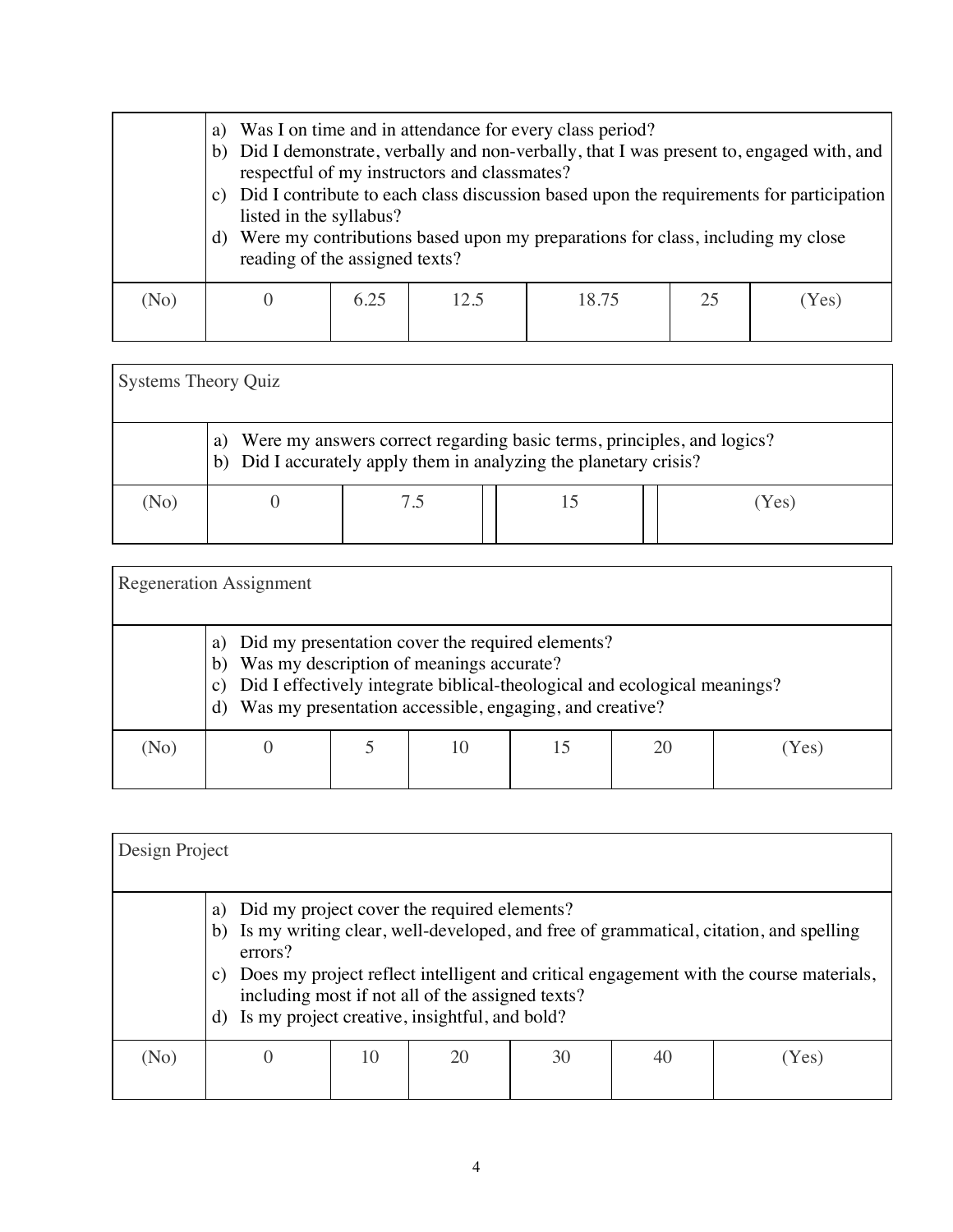### **Grading Scale**

| $97-100A+$ |      | 77-79 | $C+$ |
|------------|------|-------|------|
| 93-96      | A    | 73-76 | C    |
| 90-92      | А-   | 70-72 | $C-$ |
| 87-89      | $B+$ | 67-69 | $D+$ |
| 83-86      | В    | 63-66 | D    |
| 80-82      | B-   | <62   | F    |

# **Academic Policies**

All students are required to abide by the academic policies detailed in the Academic Handbook for the current academic year. The following policies are of particular importance to the successful completion of one's coursework:

### **Writing**

• Academic integrity and plagiarism: (See 19-20 Handbook, 12, 78-83) All professors are required to respond to all suspected incidents of academic dishonesty, especially plagiarism. Repeated incidents of plagiarism or academic dishonesty may result in dismissal from the school. • Writing and citations: *The Turabian Manual for Writers* and the *Chicago Manual of Style* footnote/bibliography format provide the standard formats for all introductory courses. Basic information on these formats is available online here. In advanced courses an instructor may require another style guide appropriate to the discipline (such as APA). (19-20 Handbook, 84) • Writing Support: The Writing Center at Garrett-Evangelical offers programs to support all students' theological research and writing. See https://www.garrett.edu/studentlife/studentservices "Writing Center" for more detailed information.

### **Attendance and Class Participation**

• Inclusivity/Diversity: The basic commitments of the seminary to mutual love and searching for the truth in Christ lead to a principle that in the classroom and in course assignments, persons are always to be respected and ideas are to be freely discussed…. All participants in the teachinglearning process have an obligation to honor and respect varying perspectives on relevant issues. (See 19-20 Handbook, 9)

• Attendance and lateness policies: Attendance is required. Students who miss more than 20% of the class sessions (e.g., more than 2 classes in the weekly schedule, a proportionate amount for other class formats) should not expect to pass the class. (19-20 Handbook, 19)

• Some faculty may limit on the usage of electronic devices such as cell phones during class. At the least, all cell phones should be silenced during the whole of a class session.

### **Academic Accommodations**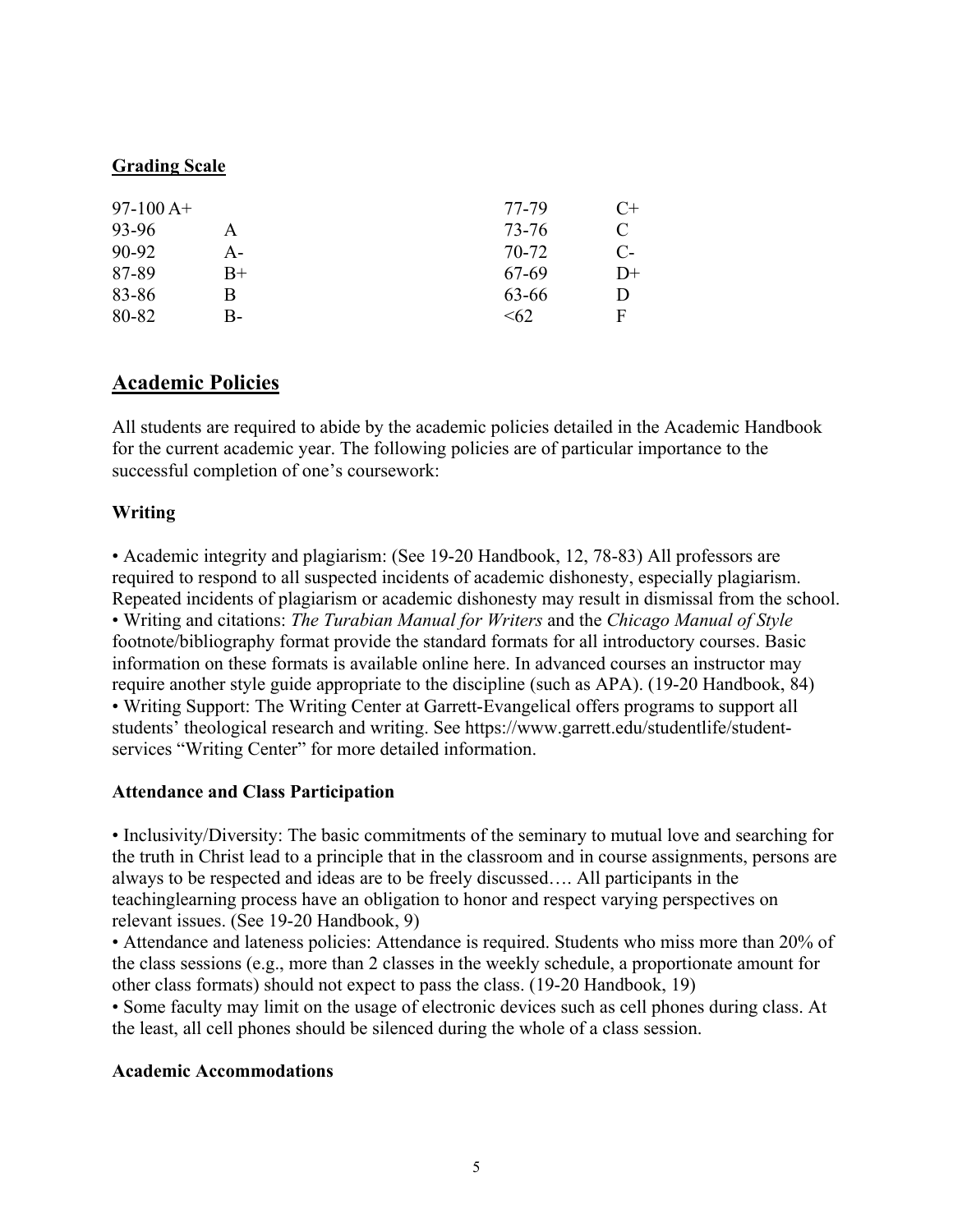• Student accommodations for documented conditions should be developed and requested before the beginning of the semester. See the Accessibility, Special Needs, and Disabilities policy and process set out in the Academic Handbook (19-20 Handbook, 12). Such accommodations are developed in consultation with the Registrar.

• Extensions: For Masters students, extensions, if granted, are normally for four weeks following the last day of class in spring and fall semesters or the final due date for coursework for January and summer terms. Extensions may not exceed three months following the end of the term. (19- 20 Handbook, 20)

# **Course Schedule**

### **1. September 9: Our Global Predicament**

*Lerch, 43-128 Rasmussen, 3-42*

#### **2. September 16: Systems Theory**

*Lerch, 129-192 Rasmussen, 43-79* 

### **3. September 23: Field Site: Permaculture Garden**

*http://inhabitfilm.com/ Rasmussen, 80-110* 

#### **4. September 30: Permaculture Design I**

*Hemenway, 3-67 Rasmussen, 111-159* 

### **5. October 7: Permaculture Design II**

*Hemenway, Selected Chapters Rasmussen, 160-190* 

#### **6. October 14: Field Site: The Plant Chicago**

*Raworth, via online PDF*